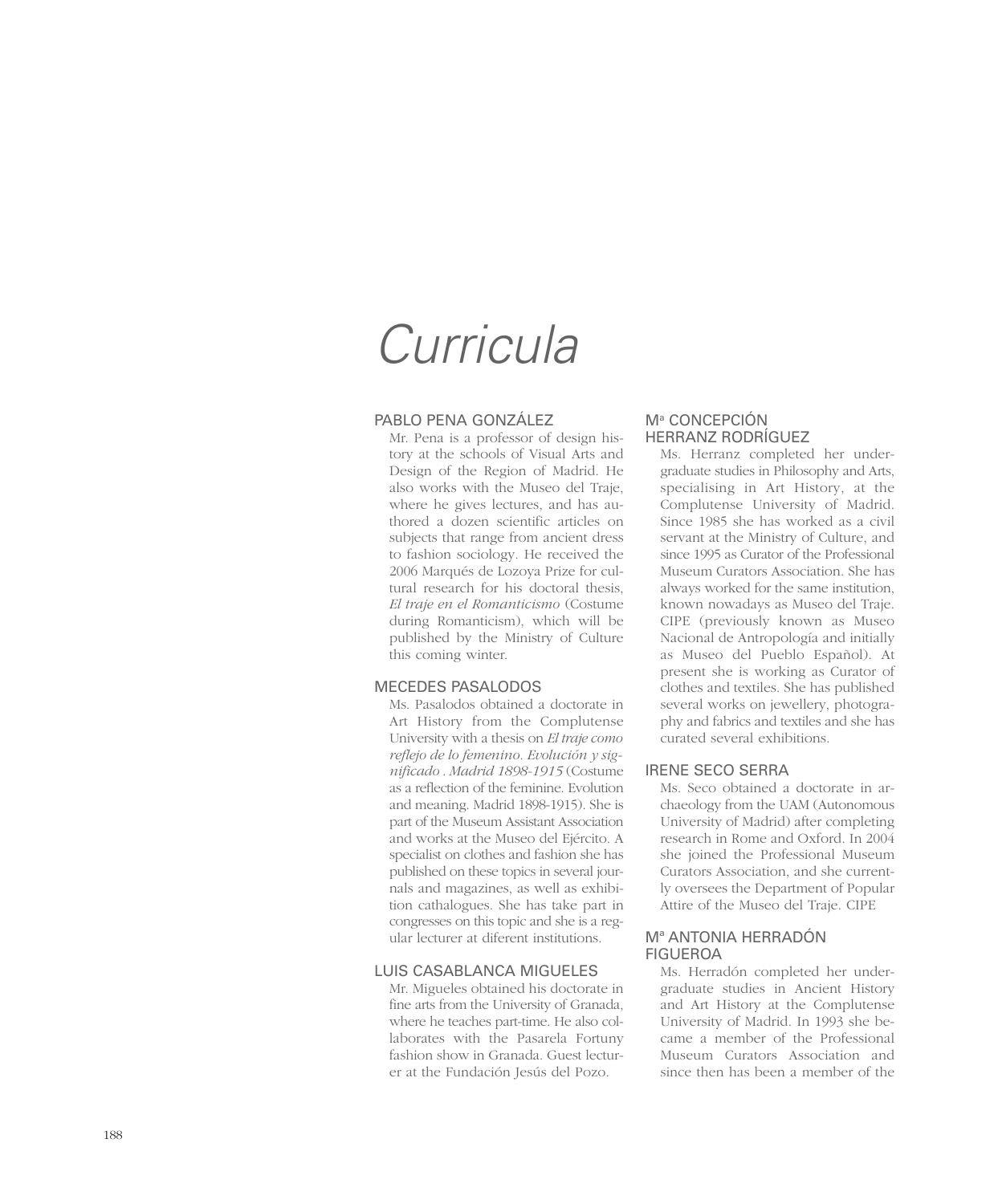# *Curricula*

## PABLO PENA GONZÁLEZ

Profesor de Historia del Diseño en las escuelas de Artes Plásticas y Diseño de la Comunidad de Madrid. Colaborador del Museo del Traje, donde imparte conferencias, y autor de una docena de artículos científicos que abarcan desde la indumentaria antigua hasta la sociología de la moda. Por su tesis doctoral, *El traje en el Romanticismo*, que ha publicado el Ministerio de Cultura, ha recibido el *Premio de investigación cultural Marqués de Lozoya 2006.*

#### MERCEDES PASALODOS

Doctora en Historia del Arte por la Universidad Complutense de Madrid, con su tesis *El traje como reflejo de lo femenino. Evolución y significado. Madrid 1898-1915*. Pertenece al Cuerpo de Ayudantes de Museos y trabaja en el Museo del Ejército. Especialista en Indumentaria y Moda, ha realizado numerosas publicaciones sobre el tema en diferentes revistas de investigación y divulgación, así como en catálogos de exposiciones. Igualmente participa en congresos relacionados con el tema y es conferenciante habitual en diferentes instituciones.

## LUIS CASABLANCA MIGUELES

Doctor en Bellas Artes por la Universidad de Granada, donde desarrolla labores como profesor asociado. Colaborador de la Pasarela Fortuny de Granada. Docente Invitado por la Fundación Jesús del Pozo.

## Mª CONCEPCION HERRANZ RODRÍGUEZ

Es licenciada en Filosofía y Letras, especialidad de Historia del Arte por la Universidad Complutense de Madrid. Desde 1985 trabaja como funcionaria del Ministerio de Cultura, como Técnico Superior hasta 1995, y después como Conservadora del Cuerpo Facultativo de Conservadores de Museos.

Ha desarrollado su trabajo siempre en el mismo centro, hoy denominado Museo del Traje. CIPE (anteriormente se denominó Museo Nacional de Antropología, e inicialmente Museo del Pueblo Español). Actualmente trabaja en la Conservación de Indumentaria y Textiles. Ha realizado diversas publicaciones sobre joyería, fotografía e indumentaria y textiles, y ha comisariado varias exposiciones temporales.

## IRENE SECO SERRA

Se doctoró en Arqueología por la UAM, tras realizar investigación en Roma y Oxford. Entró en 2004 en el Cuerpo de Conservadores de Museos, y se ocupa en la actualidad del Departamento de Indumentaria Popular del Museo del Traje. CIPE.

## Mª ANTONIA HERRADÓN FIGUEROA

Es licenciada en Historia Antigua y en Historia del Arte por la Universidad Complutense de Madrid. En 1993 ingresó en el Cuerpo Facultativo de Conservadores de Museos y desde entonces es miembro del Internacional Council of Museums. Ha desempeña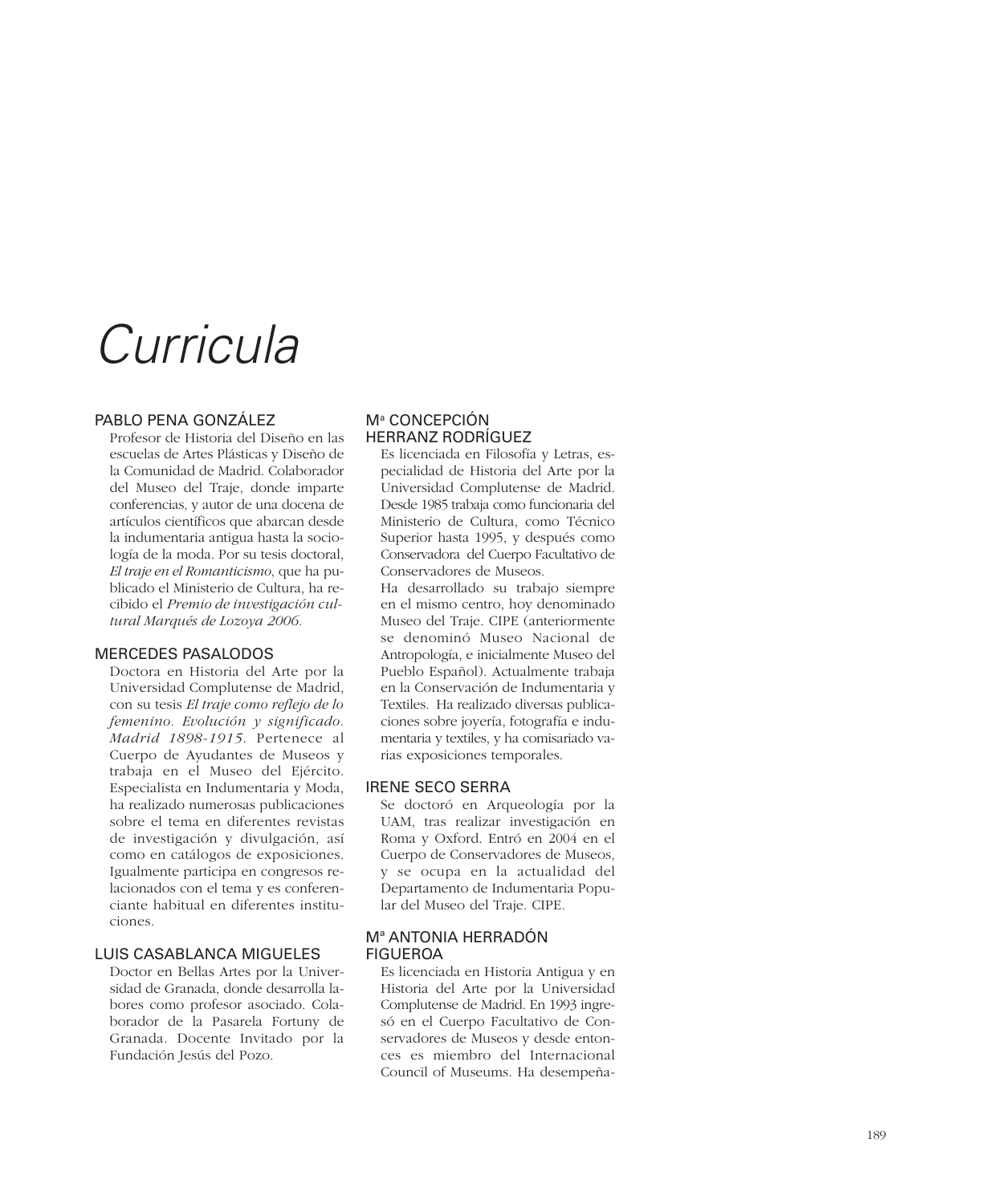International Council of Museums. She has worked in the Archive and Collections departments at the Museo del Pueblo Español (subsequently renamed the Museo Nacional de Antropología), and at the Museo del Traje, Centro de Investigación del Patrimonio Etnológico. She is the author of numerous publications, mainly dealing with jewellery.

## INMACULADA LEDESMA CID

After obtaining a degree in Art History from the University of Córdoba (1996/2000), she began to work as a guide and group leader in the famous churches built under King Fernando III and in the Vincorsa exhibition hall of Córdoba. In 2004 she completed her master's degree in Museography and Exhibitions at the Faculty of Fine Arts of the Complutense University of Madrid. Starting that same year, she began to work in the Publicity Department of the Museo del Traje, first as an intern and later with the Museology Grant awarded by the Ministry of Culture. Since 2006 she has been on contract with said institution, working on the coordination of cultural activities.

She has also worked in the Publicity Department of the Museo del Ejército (2006) and curated the exhibition *La moda en el XIX* (Fashion in the 19th Century), which was shown at the Museo de Artes y Costumbres Populares in Seville, the Museo de Bellas Artes of Granada and the Museo de Huelva. Her article *La difusión de la moda en el siglo XIX* (The Dissemination of Fashion in the 19th Century) was published in the catalogue of said exhibition. She currently combines her work on the 3rd and 4th editions of the photography competition *¿Cómo T vistes, cómo T Ves?* with the coordination of temporary exhibitions in the Museo del Traje.

## SILVIA MONTERO REDONDO

Ms. Montero obtained a degree in geography and history, with a speciality in art history, from the UAM (Autonomous University of Madrid) and a second degree in conservation and restoration of cultural assets from the ESCRBC (School for the Conservation and Restoration of Cultural Heritage) of Madrid. She specialised in the conservation and restoration of paintings and fabrics. She has worked at various state museums and temporary clothing exhibitions held at the Museo Nacional Centro de Arte Reina Sofia. Since 2004 she has been employed by the Ministry of Culture and she currently works as a textile restorer at the Museo del Traje. CIPE.